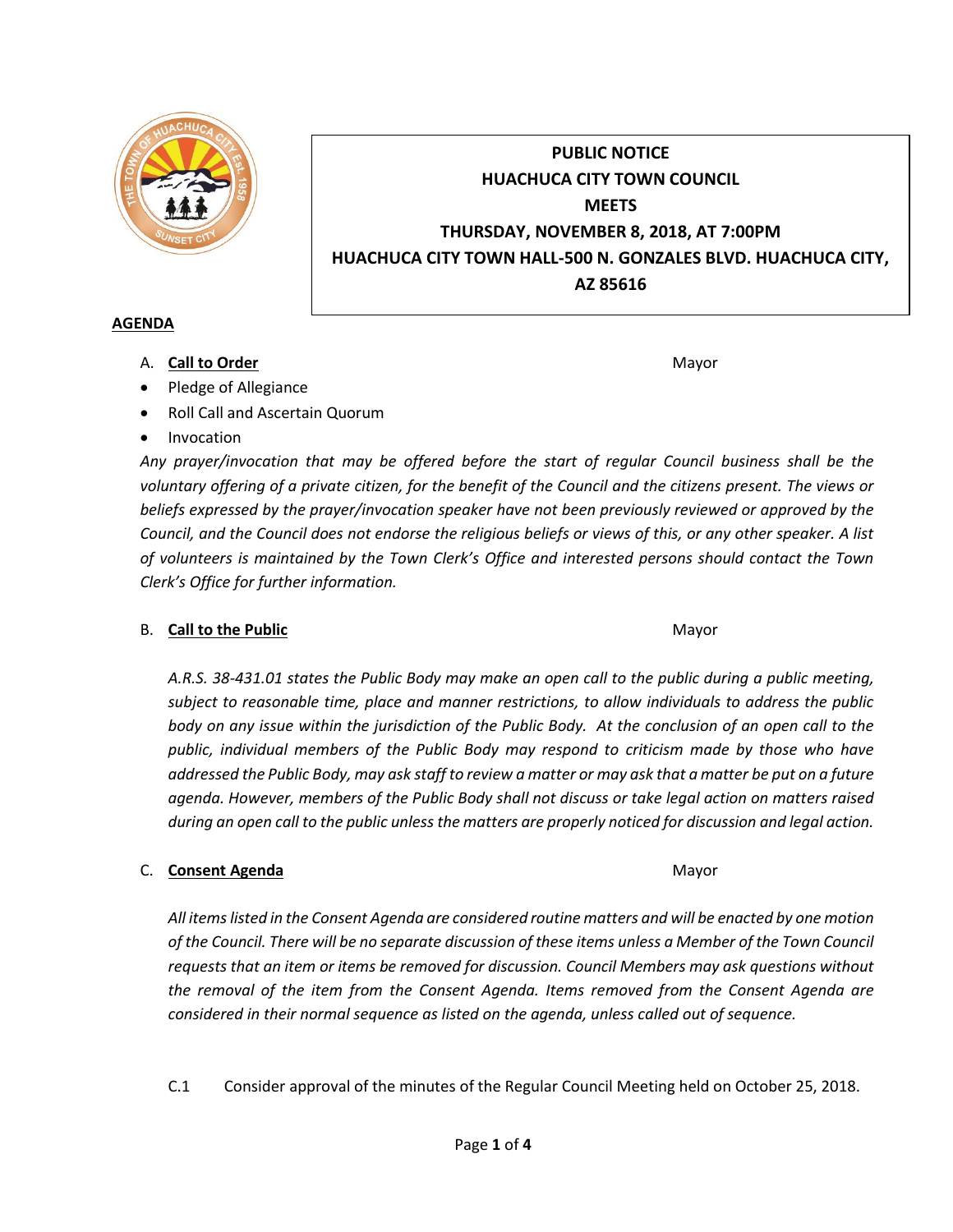- C.2 Consider approval of the Payment Approval Report in the amount of \$ 90,631.48
- C.3 Consider approval of the recommendation from the Planning and Zoning Commission regarding the Community Garden Project.
- C.4 Consider acceptance of Harland Sexton's resignation from the Planning and Zoning Commission, effective November 8, 2018.

#### D. **Unfinished Business before the Council** Mayor

*Public comment will be taken at the beginning of each agenda item, after the subject has been announced by the Mayor and explained by staff. Any citizen who wishes, may speak one time for five minutes on each agenda item before or after Council discussion. Questions from Council Members, however, may be directed to staff or a member of the public through the Mayor at any time.*

- D.1 Discussion and/or Action [Manager Williams]: Second Required reading and Adoption of Ordinance 2018-26, AN ORDINANCE OF THE MAYOR AND COUNCIL OF THE TOWN OF HUACHUCA CITY, ARIZONA, AMENDING THE TOWN CODE CHAPTER 2.85 "TOWN FACILITY USE POLICY," SECTION 2.85.060 "RULES AND REGULATIONS," TO: REMOVE THE PROHIBITION OF INTOXICATING LIQUOR AND ALLOWING BEER AND WINE CONSUMPTION, PROVIDED THE BEER AND WINE ARE NOT IN GLASS BOTTLES AND PROVIDING THAT NO TOWN FUNDING IS USED FOR THE EVENT; TO REMOVE THE PROHIBITION ON SMOKING, UNDER CERTAIN CONDITIONS; TO PROHIBIT CAMPING AND FIRES IN THE PARK; TO PROHIBIT FOOD, BEVERAGE AND MERCHANDISE SALES, WITHOUT A SPECIAL PERMIT; AND TO PROVIDE PENALTIES FOR VIOLATIONS.
- D.2 Discussion and/or Action [Manager Williams]: Second Required Reading and Adoption of Ordinance 2018-27, AN ORDINANCE OF THE MAYOR AND COUNCIL OF THE TOWN OF HUACHUCA CITY, ARIZONA, AMENDING TOWN CODE CHAPTER 9.05 "GENERAL OFFENSES" SECTION 9.05.150 "PLASTIC BAGS" TO REMOVE THE TOWN'S REGULATION OF PLASTIC BAGS FROM THE TOWN CODE.

# E. **New Business before the Council** Mayor

*Public comment will be taken at the beginning of each agenda item, after the subject has been announced by the Mayor and explained by staff. Any citizen who wishes, may speak one time for five minutes on each agenda item before or after Council discussion. Questions from Council Members, however, may be directed to staff or a member of the public through the Mayor at any time.*

E.1 Discussion and/or Action [Manager Williams]: Council members who were elected in the Primary election will take the oath of office and begin serving their new terms on the Town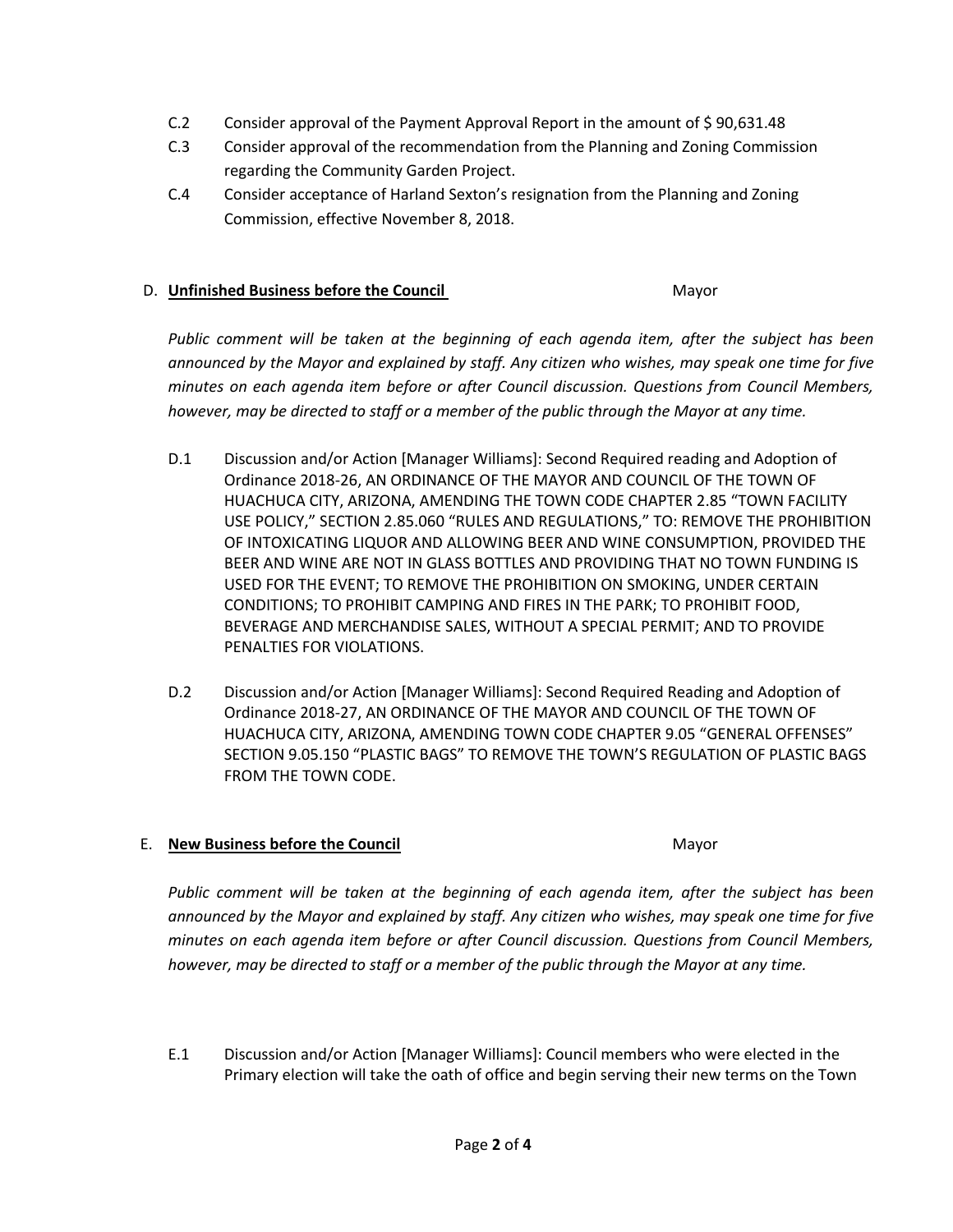Council; those elected Council members are: Joy Banks, Cynthia Butterworth, and Donna Johnson. Johann Wallace will be sworn in as Mayor.

- E.2 Discussion Only [Mayor Wallace]: Mayor's Address to the Town
- E.3 Discussion and/or Action [Manager Williams]: Presentation of the Arizona Library Association Emerging Leader Award to Suzanne Harvey, by Amadee Ricketts.
- E.4 Discussion and/or Action [Mayor Wallace]: Consider approval of an extension to the fee waiver requested for the First Messianic Congregation for use of the Huachuca City Community Center through December 31, 2018.
- E.5 Discussion and/or Action [Mayor Wallace]: Consider approval of Resolution 2018-34, rescinding the Assignment and Assumption Agreement between Cox and the Town of Huachuca City.
- E.6 Discussion and/or Action [Mayor Wallace]: Council Nomination and Appointment of Mayor Pro Tem.
- E.7 Discussion and/or Action [Manager Williams]: Consider approval of an agreement with the Huachuca City Senior Center, LLC for operation of the Huachuca City Senior Center facility.
- E.8 Discussion and/or Action [Mayor Wallace]: Consider approval of Resolution 2018-32, A RESOLUTION OF THE MAYOR AND COMMON COUNCIL OF THE TOWN OF HUACHUCA CITY, COCHISE COUNTY, ARIZONA, IDENTIFYING THOSE OFFICERS LEGALLY EMPOWERED TO SIGN CHECKS, WARRANTS, AND OTHER DOCUMENTS ON BEHALF OF THE TOWN.
- E.9 Discussion and/or Action [Mayor Wallace]: Proclamation declaring December 8, 2018 Founders' Day in Huachuca City, in honor of the Town's  $60<sup>th</sup>$  anniversary of incorporation.
- E.10 Discussion and/or Action [Manager Williams]: Consider cancellation of the November 22 regular Council meeting, due to the Thanksgiving holiday.
- E.11 Discussion and/or Action [Councilor Welsch]: Reconsider the Town Hall Parking Plan.
- E.12 Discussion and/or Action [Manager Williams]: First reading of Ordinance 2018-28, AN ORDINANCE OF THE MAYOR AND TOWN COUNCIL OF THE TOWN OF HUACHUCA CITY, COCHISE COUNTY, ARIZONA, AMENDING THE TOWN CODE TITLE 2 "ADMINISTRATION AND PERSONNEL," CHAPTER 2.10 "MAYOR," SECTION 2.10.010 "ELECTION OF MAYOR," CHAPTER 2.15 "ELECTIONS," SECTION 2.15.010 "PRIMARY ELECTIONS," SECTION 2.15.015 "GENERAL ELECTIONS," AND SECTION 2.15.020 "PRIMARY ELECTION DATE" TO REMOVE THE REQUIREMENT OF A PRIMARY ELECTION AND TO ALLOW THE TOWN TO HOLD ONLY GENERAL ELECTIONS FOR THE OFFICES OF MAYOR AND COUNCILMEMBER.
- F. Items to be placed on future agendas.